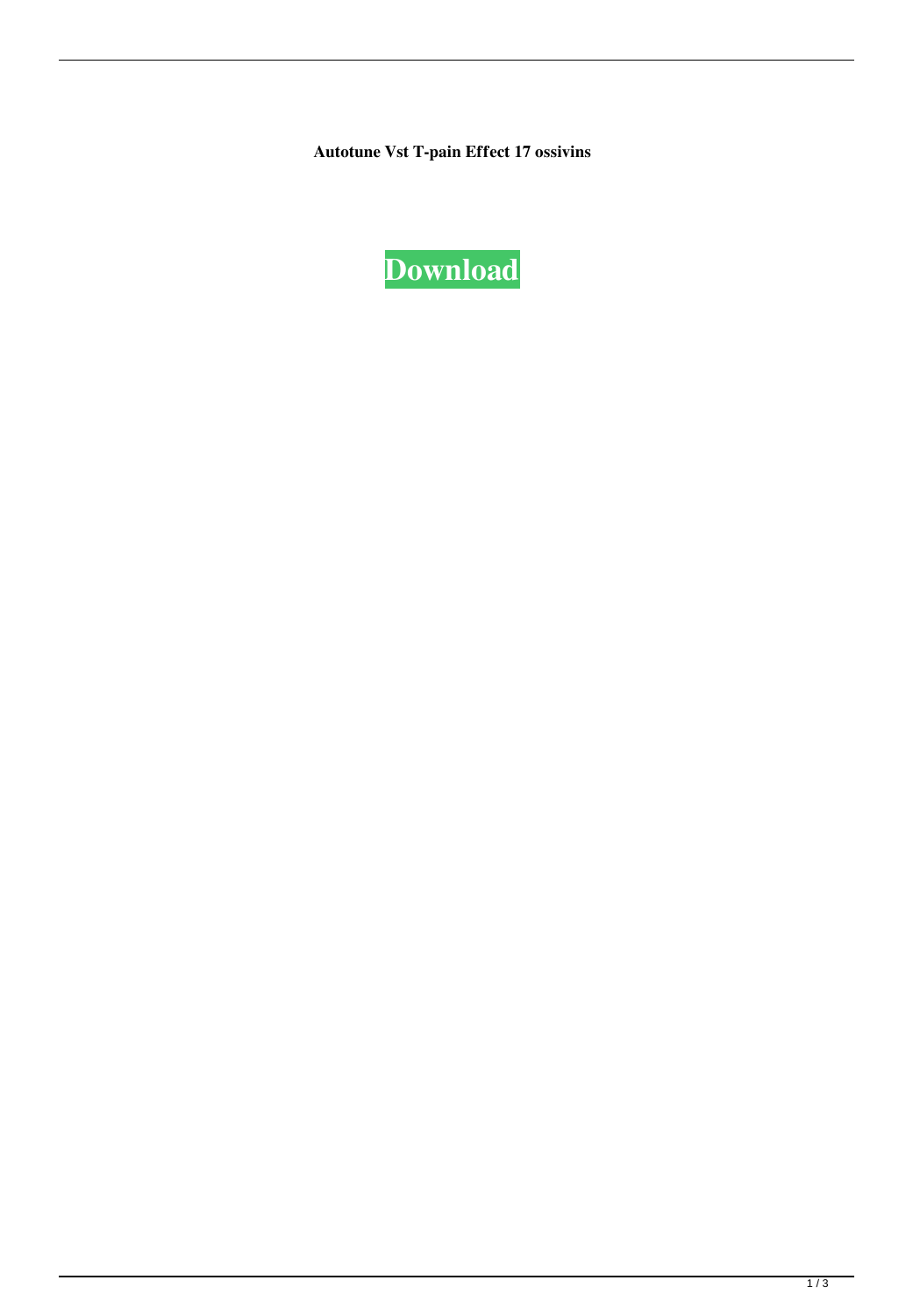pdf ; The word "gene" was introduced by molecular biologist Ernst Ruska in 1944. In the early days of molecular biology, the best understanding of the chemistry of the genes was on a population level. As the gene structure was better understood and its function defined, the number of genes in an individual cell expanded. Today, we know that even in a single human cell, we have about 30,000 genes. The number of genes in a single genome is estimated at between 20,000 and 30,000. Although it is not difficult to count the number of genes in a particular genome, the actual number may be even greater if we consider how many of the genes are expressed. The fact that we have about 30,000 genes, or that a single cell can have upwards of 30,000 genes, is a fact that comes as a surprise for many people. The perspective that we humans have a fixed number of genes, and therefore that we have a limited number of diseases is a myth that cannot be sustained with the number of human diseases we have. Just consider the diseases caused by microorganisms, such as viruses and bacteria. Millions of people are infected with viruses and bacteria every day, but only about a dozen or so of these infections result in disease. The question becomes, where are these dozen or so diseases located in the gene pool? What do genes have in common with viruses and bacteria? In order to answer this question, let us first define a gene. A gene is an instruction set that encodes for the expression of a specific function. In the case of a virus, the instruction set is to replicate itself. In the case of a bacterium, the instruction set is to divide. If we were to alter the instruction set of a virus to instruct it to replicate in the human body, we would have a genetically modified virus, or a pathogen. Likewise, if we were to alter the instruction set of a bacterium to divide more rapidly in a human body, we would have a pathogen. Viruses and bacteria have a common element to their genetic makeup. They can replicate without being dependent upon a nucleus or a membrane to replicate, because they are alive in any environment. However, they are not dependent upon the host cell to replicate. Viruses and bacteria can also modify their genetic makeup. In the case of the bacterium, a virus, we can see how it will modify its genetic makeup to help it replicate and divide. However, in